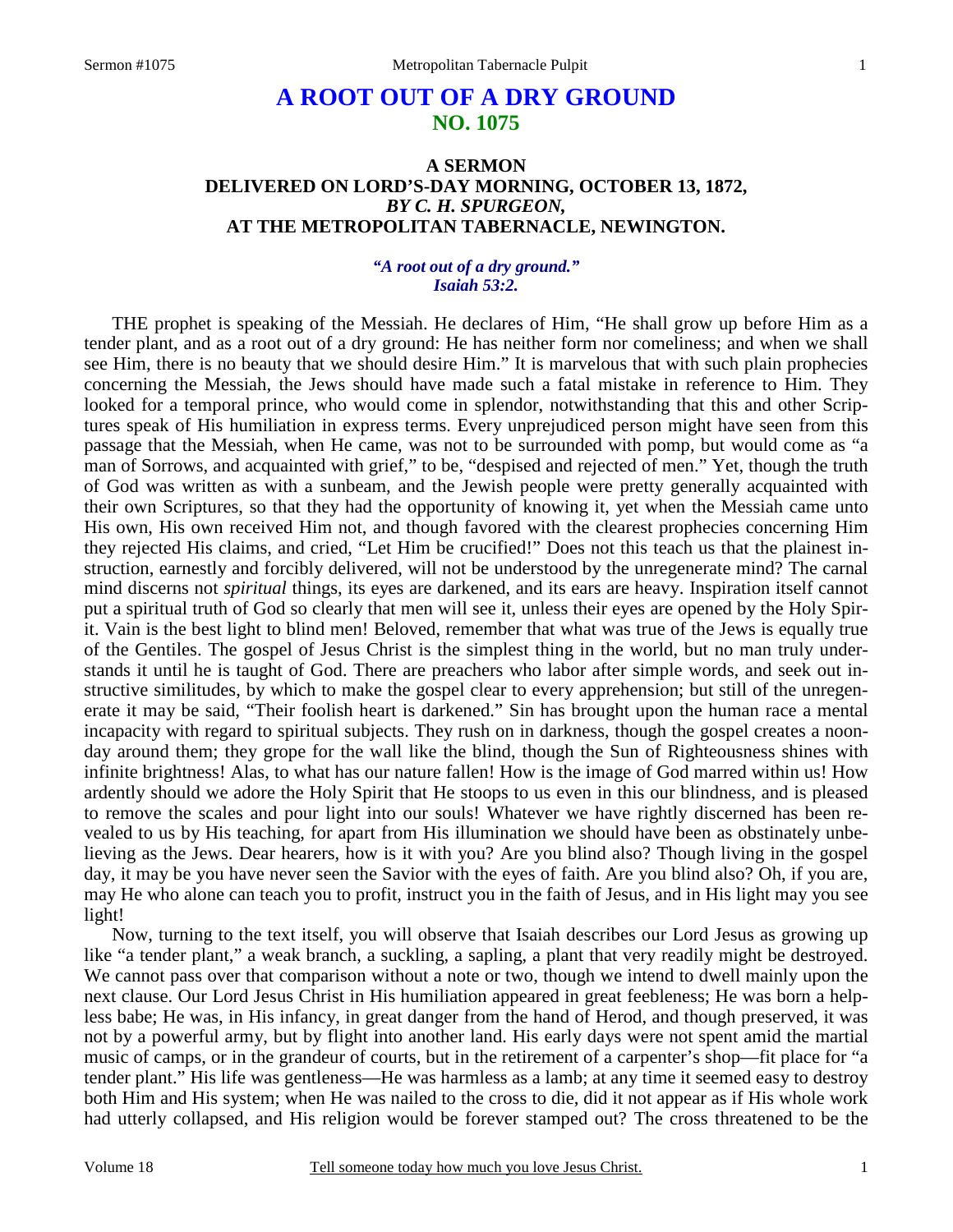death of Christianity as well as of Christ; but it was not so, for in a few days the power of the divine Spirit came upon the church! At its first setting up, how feeble was the kingdom of our Lord! When Herod stretched out his hand to vex certain of the church, unbelief might have said, "There will be an utter end before long"; when, in later years, the Roman Emperors turned the whole imperial power against the gospel, stretching forth an arm long enough to encompass the entire globe, and lifting up a hand more heavy than an iron hammer, how could it be supposed that the Christian Church would still live on? It bowed before the storm like a tender shoot, but it was not uprooted by the tempest—it survives to this day, and although we do not rejoice at this moment in all the success which we desire, yet still that tender shoot is full of vitality! We perceive the blossoms of hope upon it, and expect soon to gather goodly clusters of success.

Christianity in our own hearts—the Christ within us—is also a "tender plant." In its springing up it is as the green blade of corn which any beast that goes by may tread upon or devour. Oftentimes, to our apprehension it has seemed that our spiritual life would soon die; it was no better than a lily with a stalk bruised, and all but snapped in two; the mower's scythe of temptation has cut down the outgrowth of our spiritual life, but, blessed be God, He who comes down like rain upon the mown grass has restored our verdure, and maintained our vigor to this day! Tender as our religion is, it is beyond the power of Satan to destroy it; weak as we are, we have not utterly fallen, nor shall we, for the feeble shall be victorious, and the "Lame shall take the prey." Though grace is often like the hyssop for its weakness, it is ever as the oak for endurance; man threatens to crush the church, or *hopes* to uproot true grace from the heart of the timid believers, but it shall not be done—the "tender plant" shall become a goodly cedar, and the weakness of God shall baffle the power of man!

Now let us turn to the similitude which we have selected for our text—"A root out of a dry ground."

First, we will *explain the meaning of the metaphor*; then, secondly, we will speak of *our experimental knowledge of its truth;* thirdly, we will dwell for a while upon *the encouragements which it affords;* and, fourthly, upon *the glory which it displays.*

**I.** First, then, this morning, our Lord Jesus is said to be "a root out of a dry ground." What is THE HISTORICAL MEANING OF THIS METAPHOR? We believe that it applies to the person of the Lord, and also to His cause and kingdom—to Himself *personally* and to Himself *mystically*. He is "a root out of a dry ground."

A root which springs up in a fat and fertile field owes very much to the soil in which it grows. We do not wonder that some plants thrive abundantly, for the ground in which they are planted is peculiarly congenial to their growth. But if we see a root or a tree luxuriating upon a flinty rock, or in the midst of arid sand, we are astonished, and admire the handiwork of God. Our Savior is a root that derives nothing from the soil in which it grows, but puts everything *into* the soil; Christ does not live because of His surroundings, but He makes those to live who are around Him, and Christianity in this world derives nothing *from* the world except that which alloys and injures it, but it *imparts* every blessing to the place where it comes. Note, then, this truth of God, that Christ is always "a root out of a dry ground"—He derives nothing from without, but is self-contained and self-sustained in all the strength and excellence which He displays. Let us dwell on that truth.

It is quite certain that our Lord derived nothing whatever from *His natural descent.* He was the Son of David and lawful heir to the royal dignities of the tribe of Judah, but His family had fallen into obscurity, had lost position, wealth, and repute. Joseph, His nominal father, was only a carpenter. Mary, His mother, was but a humble village maiden; the glory had altogether departed from Judah when Shiloh came; no crown was treasured amid the heirlooms of Joseph, and no scepter was comprehended in the scanty portion of Mary. He who was born King of the Jews inherited nothing from His parents by way of honor and dignity—His only portion was the danger of being sought out by the cunning and cruelty of Herod! Now, had our Lord been descended from the Pharaohs; had He come into the world as the scion of a long line of Caesars, or as the heir to a wide-spread monarchy, it would have been said, "Every man respects pedigree and descent, and hence the triumphs of His teaching." But who shall do otherwise than magnify the Lord alone, when the blessed and only potentate is born in lowliest poverty?—

> *"Lo God bedews old Jesse's root With blessings from the skies;*

2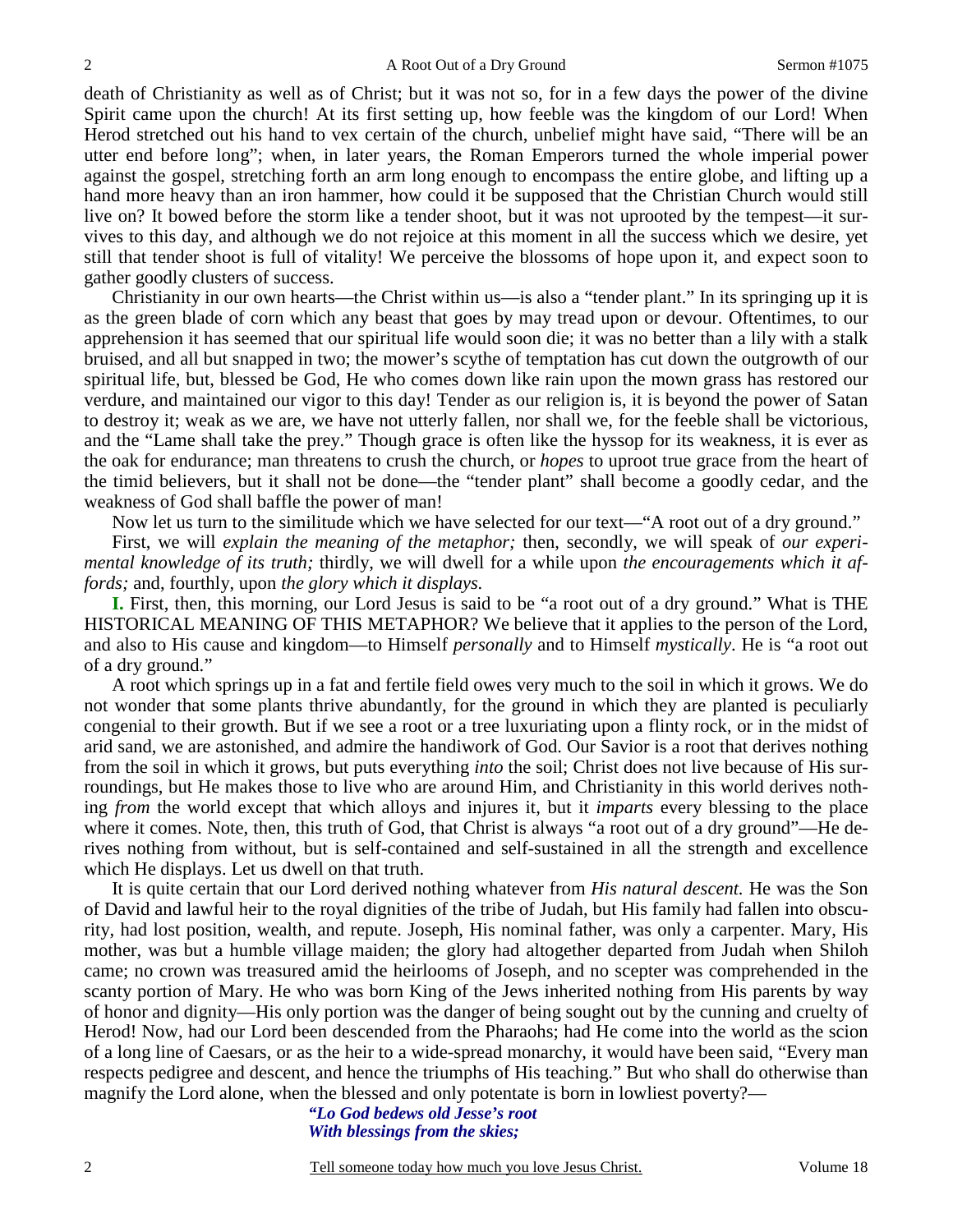#### Sermon #1075 A Root Out of a Dry Ground

### *He makes the Branch of promise shoot, The promised Prince arise."*

 Nor did our Lord derive assistance from *His nationality.* It was no general recommendation to His teaching that He was of the seed of Abraham. Why, to this day, to many minds, it is almost shameful to mention that our Savior was a Jew; though certainly the Jew is of an honorable race, ancient and venerable, having been chosen of God of old; yet among the sons of men the name of Jew has not yet lost the opprobrium which long ages of cruel oppression and superstitious hate have cast upon it. It is said that there was no nation immediately after the time of our Savior that the Romans ardently hated except the Jews. The Romans were peculiarly tolerant of all religions and customs; by conquest their empire had absorbed men of all languages and creeds, and they usually left them undisturbed; but the Jewish faith was too peculiar and intolerant to escape derision and hatred. After the siege of Jerusalem by Titus, the Jews were hunted down, and the connection of Christianity with Judaism so far from being an advantage to it, became a serious hindrance to its growth; Christianity was confused with Judaism, and made to share the political disgrace of the Jewish nation as well as its own reproach. Had our Savior been born in Greece, there is no doubt that as a religious teacher He would have commanded far more attention than as coming forward from Jerusalem or Nazareth! He owed nothing to His Jewish birth, for if anything good could have come out of Israel in former days, behold into what a state it had fallen—it was dead politically, religiously, and mentally! Look at Phariseeism; what shall I say of it but that it had perverted the noblest into the basest? Look at the Sadducees with their profession of superior wisdom, their intense unbelief, and I may add, their consequent folly. Whatever power the Jewish monotheism may have had in the world had perished beneath the destructive influences of a ritualistic Phariseeism and a broad church of the Sadducees. Our Savior, could He have disowned all connection with Israel, might have been rather *strengthened* than weakened by so doing! He was, in this respect, "a root out of a dry ground." Mentally, among the Jews nothing was left; no harp resounded with psalms like those of David; no prophet mourned in plaintive tones like Jeremy, or sang in the rich organ tones of Isaiah; there remained not even a Jonah to startle, or a Haggai to rebuke! No wise man gave forth his proverbs, nor preacher took up his parable; the nation had mentally reached its dregs. Its scribes were dreaming over the letters of Scripture, insensible to its inner sense, and its elders were driveling forth traditions of the fathers—and so sinking lower and lower in an empty superstition! It was a "dry ground" out of which Jesus sprang.

Nor did the Savior owe anything to *His followers.* He might have selected, had He pleased, certain eminent persons as His first converts; casting His eyes upon the reigning Caesar and his royal subordinates, He might have turned their hearts to serve Him, and so have surrounded Himself with a discipleship culled from men of renown; but He did not do so, else would men have said, "His religion might well spread with such powerful men at its head." The man chosen out of the people passed by the noble and elected the base; He might have journeyed at once to Athens, and have collected from the remnant of the old philosophic schools the choice thinkers of the age; there still survived the sects of the Stoics and the Epicureans, and the old learning of Socrates and Plato was not quite forgotten. He might have called to His feet the leaders in the more potent schools of thought, but He did not so, else they would have said that Christianity might well triumph with such master minds to propagate it; He might have gone to the Forum at Rome, and there have selected men of mighty eloquence; He might have converted the orators of the tribune, or the persuasive speakers of the senate, and have set such men to lead the van of the new faith, but He did not do so, else they would have said that rhetoric achieved the victory and eloquence, with her charms, had spell-bound the world! See you not how He hastens to the fisher boats on the Lake of Gennesaret, and calls men of the roughest exterior, and the least cultured intellect? Shall a world-subduing religion be disseminated by peasants and mariners? So did He ordain it! He selected men commonly known to be unlearned and ignorant, and made them apostles of the faith! Whatever they became in later life, He made them that; Peter did not make Christianity, but Christianity made Peter what he was! Paul brought nothing to Christ, but Christ gave everything to Paul! I admit that the apostles became great men; they were eloquent and learned in the truest sense of the term, being taught of God, but Jesus, as "the root," bore *them*, they did not bear the root! This wondrous root fertilized the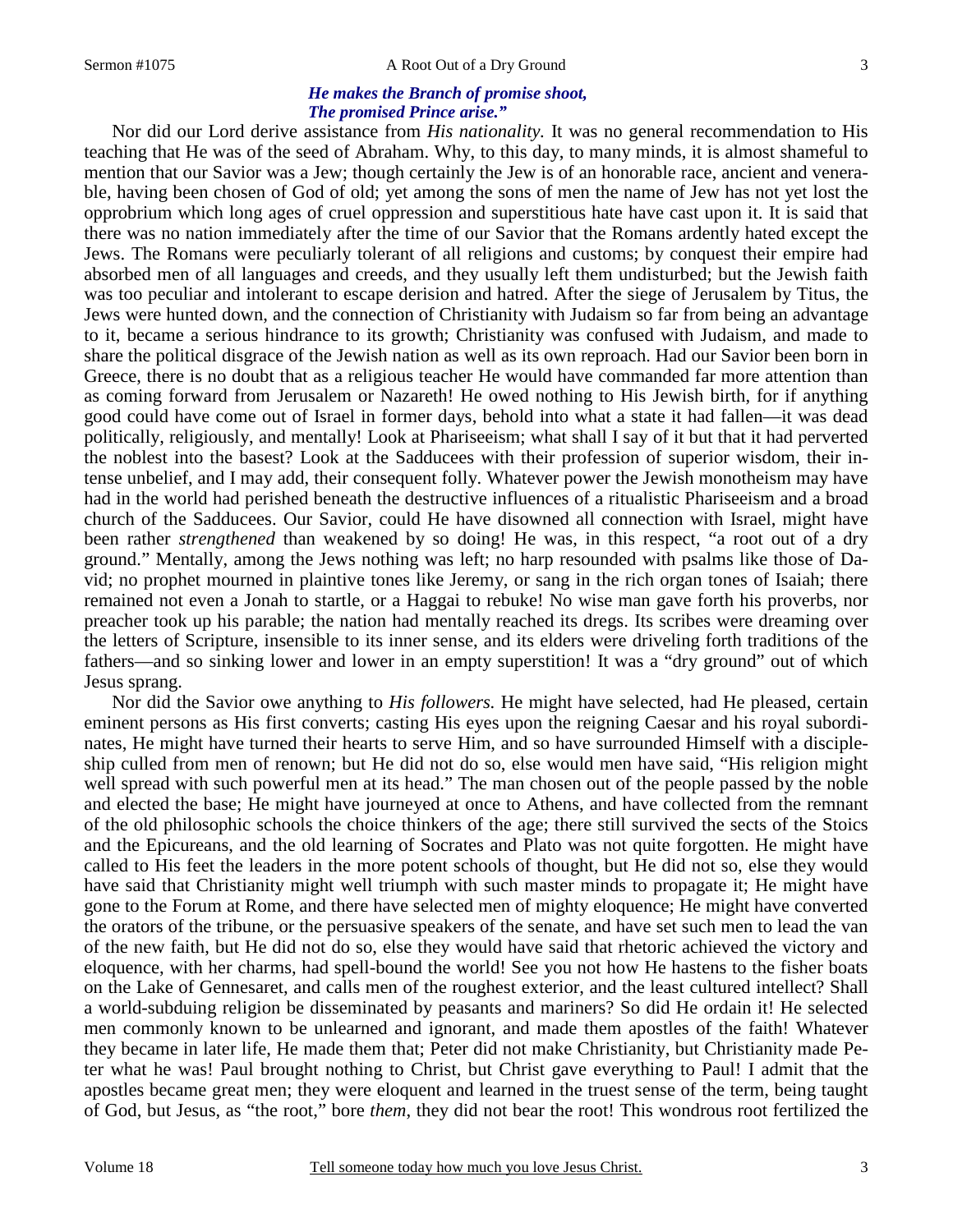soil in which it grew! It derived nothing from the men, but gave the men all they possessed! But we will pass on.

Our Savior is "a root out of a dry ground" as to *the means which He chose for the propagation of His faith.* Nobody wonders that Mohammedanism spread; after the Arab prophet had for a little while himself personally borne the brunt of persecution, he gathered to his side certain brave spirits who were ready to fight for him at all odds. You marvel not that the sharp arguments of scimitars made many converts; *any* religion will win assent when the alternative is either conversion or instant death! Give a man with a strong right hand a sharp saber, and he is a fit missionary of Mohamed's doctrine! Our Savior gave to His soldiers neither spears nor swords, but said, "Put up again your sword into its place: for all they that take the sword shall perish with the sword." He asked no aid from governments; He disowned the temporal arm altogether as His ally. Had our Savior been a State-churchman, and not, as He was, the grandest of Nonconformists, it would have been said that under the wings of the State His church was fostered into power. If Caesar had said, "I will gather your children together as a hen gathers her chickens under her wings," it would not have been surprising if the brood of Christians had multiplied indefinitely! But our Savior sought no succor from potentates and rested not upon an arm of flesh. The people would make Him a king, but He hid Himself, for His kingdom *is not of this world*, and therefore His servants did not fight.

Our Savior, as He used no force, so neither did He use *any* means which might enlist man's lower nature on His side. When I have heard of large congregations gathered together by the music of a fine choir, I have remembered that the same thing is done at the opera house and the music hall, and I have felt no joy. When we have heard of crowds enchanted by the sublime music of the pealing organ, I have seen in the fact rather a glorification of St. Cecilia than of Jesus Christ! Our Lord trusted in no measure or degree to the charms of music for the establishing His throne; He has not given to His disciples the slightest intimation that they are to employ the attractions of the concert room to promote the kingdom of heaven. I find no rubric in Scripture commanding Paul to clothe himself in robes of blue, scarlet, or violet; neither do I find Peter commanded to wear a surplice, an alb, or a chasuble. The Holy Spirit has not cared even to *hint* at a surpliced choir, or at banners, processions and processional hymns. Now, if our Lord had arranged a religion of fine shows, pompous ceremonies, gorgeous architecture, enchanting music, and bewitching incense and the like, we could have understood its growth—but He is "a root out of a dry ground," for He owes nothing to any of these! Christianity has been infinitely hindered by the musical, the aesthetic, and the ceremonial devices of men, but it has never been advantaged by them, no, not a jot! The sensuous delights of sound and sight have always been enlisted on the side of error, but Christ has employed nobler and more *spiritual* agencies; things which fascinate the senses are left to be the chosen instruments of Antichrist, but the gospel, disdaining Saul's armor, goes forth in the natural simplicity of its own might, like David, with sling and stone! Our holy religion owes nothing whatever to any carnal means—as far as they are concerned, it is "a root out of a dry ground."

Neither did the Savior owe anything to *the times in which He lived.* Christianity, it is said by some, came upon the field at a time when it was *likely* to succeed. I utterly deny it! It was born at a period of history when the world, by wisdom, knew not God, and men were most effectually alienated from Him. The more thinking part of the world's inhabitants at the time of Christ's coming were atheistic, and made ridicule of the gods, while the masses blindly worshipped whatever was set before them. The whole set and current of thought at the advent of our Lord was in direct opposition to such a religion as He came to inculcate! It was an age of luxury—Rome was full of wealth and the desire for selfindulgence; wherever Romans settled, they built magnificent villas, and used all the arts for the gratification of the flesh—was this a preparation for the doctrines of the cross? It was an age of universal vice! It is a great mercy that most of the ancient cities have been destroyed, and their works of art dashed to shivers; for many of them were unutterably vicious, and such as remain are doing not a little to degrade humanity. Vices which now we dare not speak of were then perpetrated in public; things that are now detested were performed as a part of sacred worship; the world was rotten through and through. If darkness is a preparation for light, I grant you the world did prepare itself for Christ; if an Augean stable, poisoned with a putridity which supersedes all common rottenness, is in readiness for the coming of Him who shall cleanse it, the world was prepared for Jesus, but not otherwise. I deny that He owed any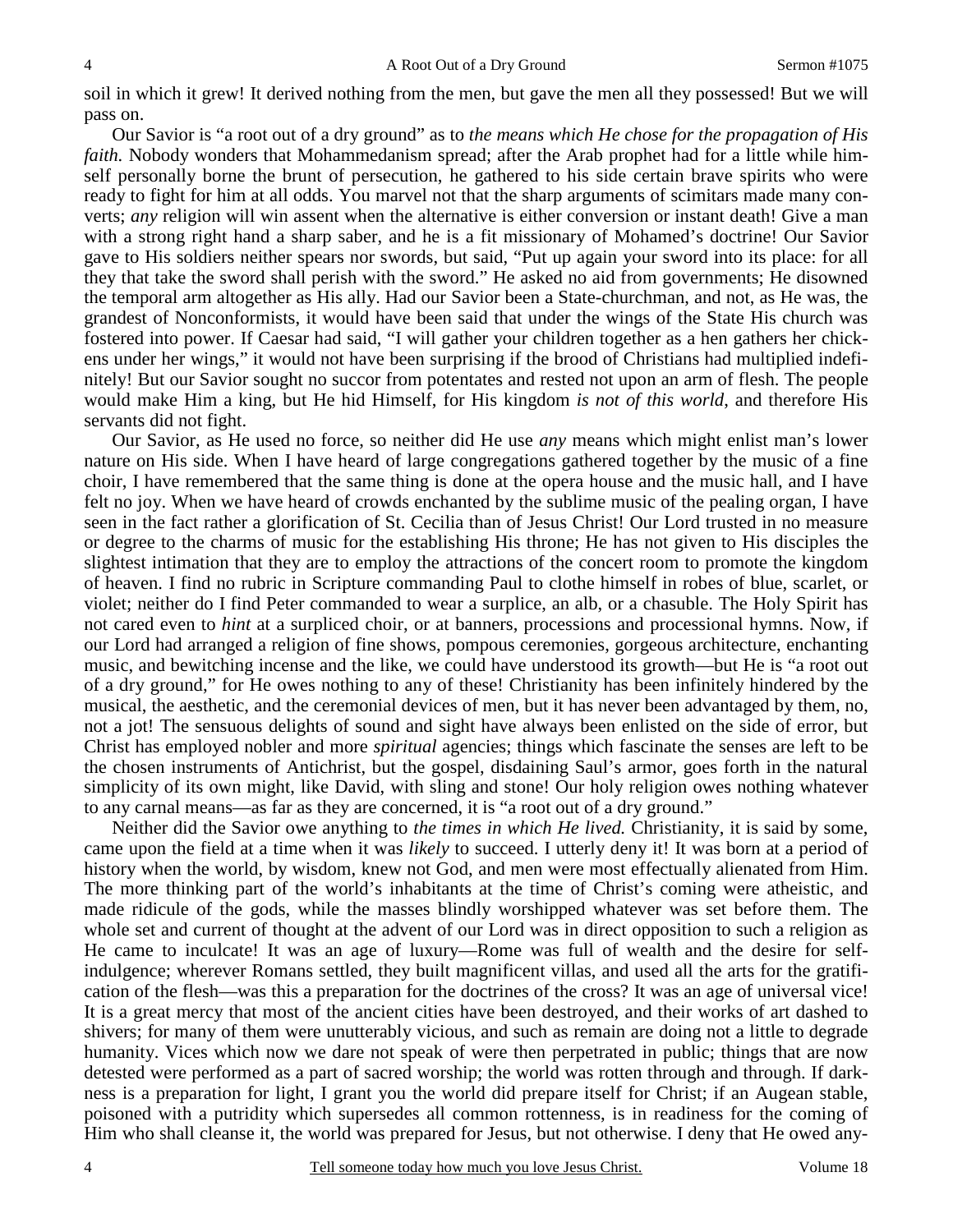thing to His times; He came when the times could not help Him in any degree whatever, and His religion was "a root out of a dry ground."

Neither, again, let me say, did the religion of Jesus owe anything to *human nature!* It is sometimes said that it commends itself to human nature. It is false—the religion of Jesus opposes unrenewed human nature. In Christ's day revenge was one of the most glorious things known; it was sung of; it was preached upon; it was the joy of men, and what religion *but* Christianity ever taught men *never* to retaliate? Christ said, "Love your enemies, and pray for them that despitefully use you." Is this in human nature? Is there anything in the commands of Christ that at all flatters pride or encourages lust? He judges our *thoughts* as well as our actions: "He that looks upon a woman to lust after her has committed adultery with her already in his heart." Is that agreeable to human nature? Do you think that runs in the same vein as our passions? Mohammed prospered because his religion pandered to human weakness! But there is in the religion of Christ no yielding to what are called the natural passions, no providing for sensual desires. "Take up," He says, "not your scimitar but your cross." He says not, "Increase your harem"; no, but, "Crucify the flesh." Is there any glorification of human intellect in the religion of Jesus? Is not its invariable command, "Believe, and live"? If Christianity spreads, it spreads in opposition to human nature by *changing* human nature, by making it what it never was, and never could have been had not the incorruptible truth of God been planted in it like "a root in a dry ground." Thus much, and perhaps too much, upon the historical meaning of the metaphor.

**II.** Now, briefly, but earnestly, OUR KNOWLEDGE OF ITS TRUTH EXPERIMENTALLY. Beloved, you remember your own conversion? When Jesus Christ came to you to save you, did He find any fertile soil in your heart for the growth of His grace? I must bear witness that to convict me of sin and humble me; He had need of all the mighty hammers of His power to break my rocky heart. Conviction of sin was no natural product of *my* mind; repentance was a plant of the Lord's right hand planting, and not a native of the soil. Remorse we might have had by nature, but repentance, never! And, brothers and sisters, if now we have believed in Christ Jesus, and are resting in Him, I am sure we must admit that faith never sprang up naturally in the garden of our hearts—the Holy Spirit taught us how to believe in Jesus, and led us to look unto Him that we might be saved. So far from helping Christ, my whole soul was opposed to Him; if now I bow before His feet and delight to call Him my Master and my Lord, it is because I am *subdued* by His power, not because I have educated myself to it, or was at all inclined thereto. Religion, true religion, in the heart at conversion is "a root out of a dry ground."

Let me ask you who look into your own hearts—how have you found them since? Has there been anything in your natural humanity congenial with the new life which grace has begotten within you? You have the higher life in your souls—has it found sustenance in your flesh? Ah, it is sadly the reverse! Christ's life has come into us like Israel into the wilderness, and it finds in us no food; if manna does not drop from heaven, and water leap from the smitten rock, it must die in the desert of our soul. "In me, that is, in my flesh," said the apostle, "there dwells no good thing." Our carnal nature is still as evil as ever it was—"The carnal mind is enmity against God, it is not reconciled to God, neither, indeed, can it be." If you have divine grace in your hearts today, beloved, you have been made to feel that it is "a root out of a dry ground."

I bless the Lord that we have felt this at peculiar seasons. When you have had great joy in God, great exhilaration and delight, has it not usually been at times when you might least have expected it? When the body is gradually pining away with sickness, we have seen the spirit more triumphant than it was in health, deriving none of its joy from the strength of nature, but flourishing upon secret provender of which the world knows nothing—it has been "a root out of a dry ground." Sometimes we have been desponding in spirit; our animal spirits, as they are called, have been quite dried up and yet, before we knew it, our souls have been made like the chariots of Amminadab, and we have flashed and glowed with sacred delight! "A root out of a dry ground" again. Children have died, and perhaps a beloved wife has been taken away; possibly business has been against us, trials have multiplied, and yet at that very season we have walked nearer to God than ever we did before, and had more delight in His company, and have known more of the power of the Holy Spirit in our souls than ever we did in days of prosperity—all to show us that the grace within us lives by its own inward vigor, and by *supernatural* help—and owes nothing to bodily health, nothing to outward circumstances, but is still a root flourishing best in a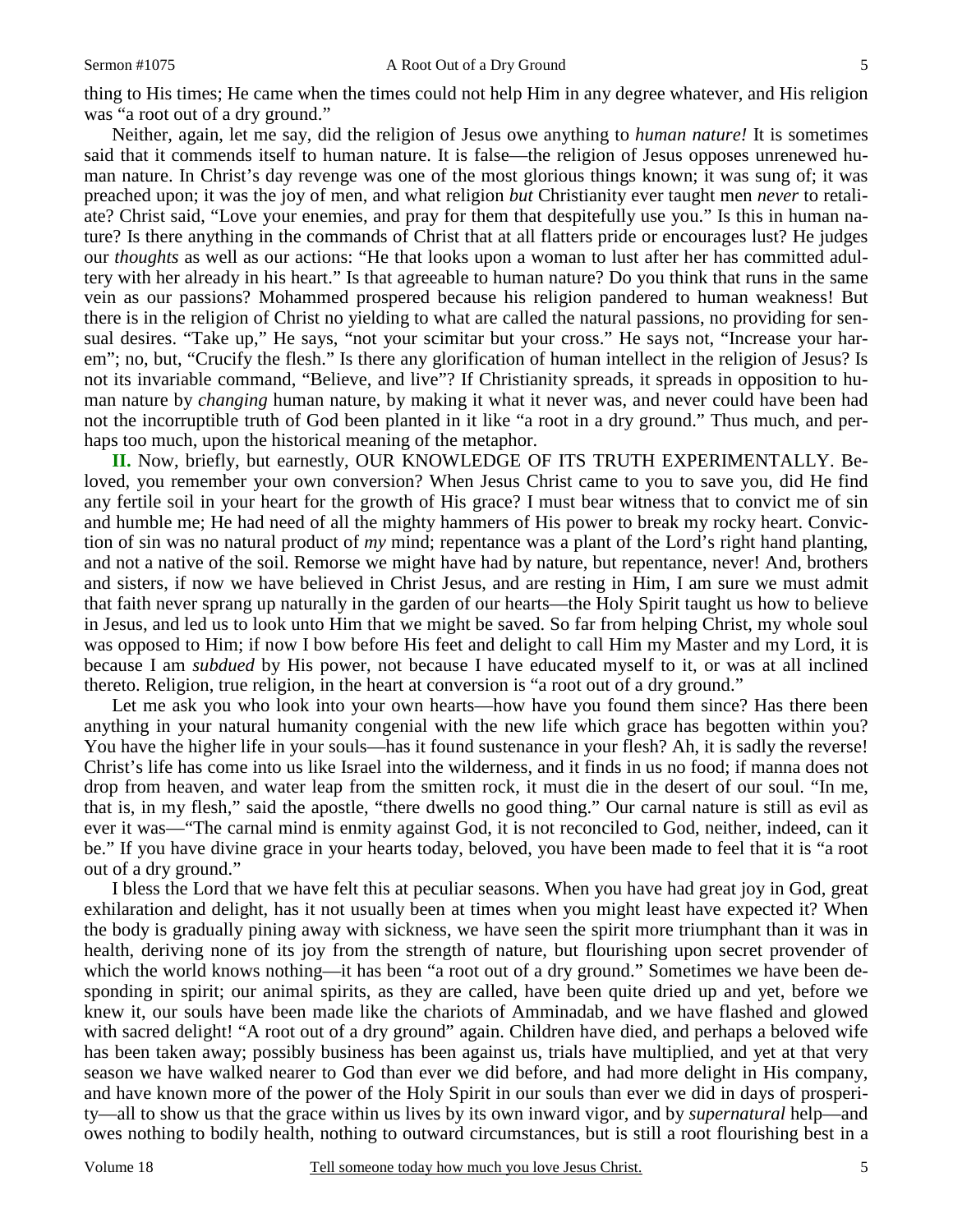dry ground! There is much that is painful about this experience of the dryness of the ground, but there is something delightful in the experience of the growing of the root under such circumstances, for then all the glory is given to the Lord alone, and we dare not touch it, no, not so much as with one of our fingers!

**III.** But I will pass on. This whole subject appears to me to afford much ENCOURAGEMENT to many.

And first, let me speak as earnestly as I can a word to those of you who are seeking after the Savior, but are very conscious of your own sinfulness. You are depressed under a sense of being unworthy to be saved, and what is perhaps worse, you feel that though the gospel is preached to you, you are unable to receive it; deadness and powerlessness are the main thoughts upon your mind. Now, beloved, let this console you! Christ Jesus, when He saves a sinner, borrows no help whatever from the sinner. "It pleased the Father that in Him should all fullness dwell." If there is all fullness in Him, He does not need any contribution from us, and blessed be His name, He never waits for any! We can give none, and He will receive none; Christ is all—does not that cheer you? Do you say, "I need power"? In Him is strength. "I need wisdom" you say—He is "Made of God unto us wisdom." "I need a tender heart" who can give it to you but Christ? "But, ah, I need to repent"—is He not "Exalted on high to give repentance?" "But I long for faith." Well, and have you never read, "It is not of yourselves, it is the gift of God"? He is "a root out of a dry ground," and your ground is very, very dry; He will come and put fertility into it, but remember He does not first need fertility in *you;* poor, helpless, hopeless, stripped and emptied one, you need not look for, nor desire anything in *yourself* to prepare you for Jesus! He delights to come into empty hearts to fill them with His love—into cold hearts to warm them with His sacred flame—and into dead hearts to give them Life.

Now, the same thought which thus comforts the seeker, and I pray it may, ought also to encourage any Christian who has been making discoveries of his own barrenness. It is not every child of God that knows himself thoroughly; we may go on a long time after our conversion without any very deep understanding of what poor things we are. Have you begun to see yourself in the mirror of the Word, and does the sight alarm and distress you? Are you crying, "My barrenness; my barrenness"? Beloved brothers and sisters, Christ "is a root out of a dry ground," and though you are thus barren now, you are not one whit more barren than you always have been! Your sin alarms you, but it was always there! Your natural death disgusts you, but it is no new thing. "Oh, but I seem to be less, now, than I was!" You never were *anything,* and if you had begun by *understanding* you were *nothing,* you would have begun in a wiser and happier state than you are now. Whenever the child of God says, "I find my total of natural strength is getting smaller," he is only approximating to the truth, for his strength is "perfect weakness." Beloved, when we get to realize the lesson taught us in our baptism, we are drawing near to the truth of God. You ask, "What is that?" Why, it is the burial of the creature in Christ's tomb! Circumcision signifies the putting away of the filth of the flesh, but baptism teaches us the burial of it altogether, as an incorrigible and utterly corrupt thing, not to be reformed and mended, but to be reckoned as dead and buried! "Mortify therefore your members which are upon the earth." Be nothing at all, and let Jesus be all in all! When at any time you are cast down by a sense of your nothingness, remember that your Lord is "a root out of a dry ground."

The same comfort avails for every Christian worker. You who work for Jesus in the pulpit, or in the Sunday school, or elsewhere, I am quite sure if God blesses you, you do not always feel the same. Machines who preach regularly in the same way accomplish very little; God means to use *men,* and while men are men they will be sensitive and changeable. Flesh and blood are not like marble—they change and God means to use the *feelings* of His ministers and His servants for divine ends and purposes. If God ever honors a man in public, He will whip him every now and then behind the door, and make him cry out, "Who is sufficient for these things?" Now, brother, when you feel you are barren, do not fret or despair about it, but rather say, "Lord, here is a dry tree; come and make it bear fruit, and then I shall joyfully confess, 'From You is my fruit found.' Lord, I am a withered branch by nature, come and put sap into me, and make me bud and blossom like Aaron's rod—so shall men see a miracle of grace, and You shall have all the praise of it!" Do not think that your unfitness to be used is really a disqualification with God! The last thing a man might choose to fight with would be the jawbone of a donkey, and yet Samson found it handy enough, and it made his victory the more famous! The last instrument God might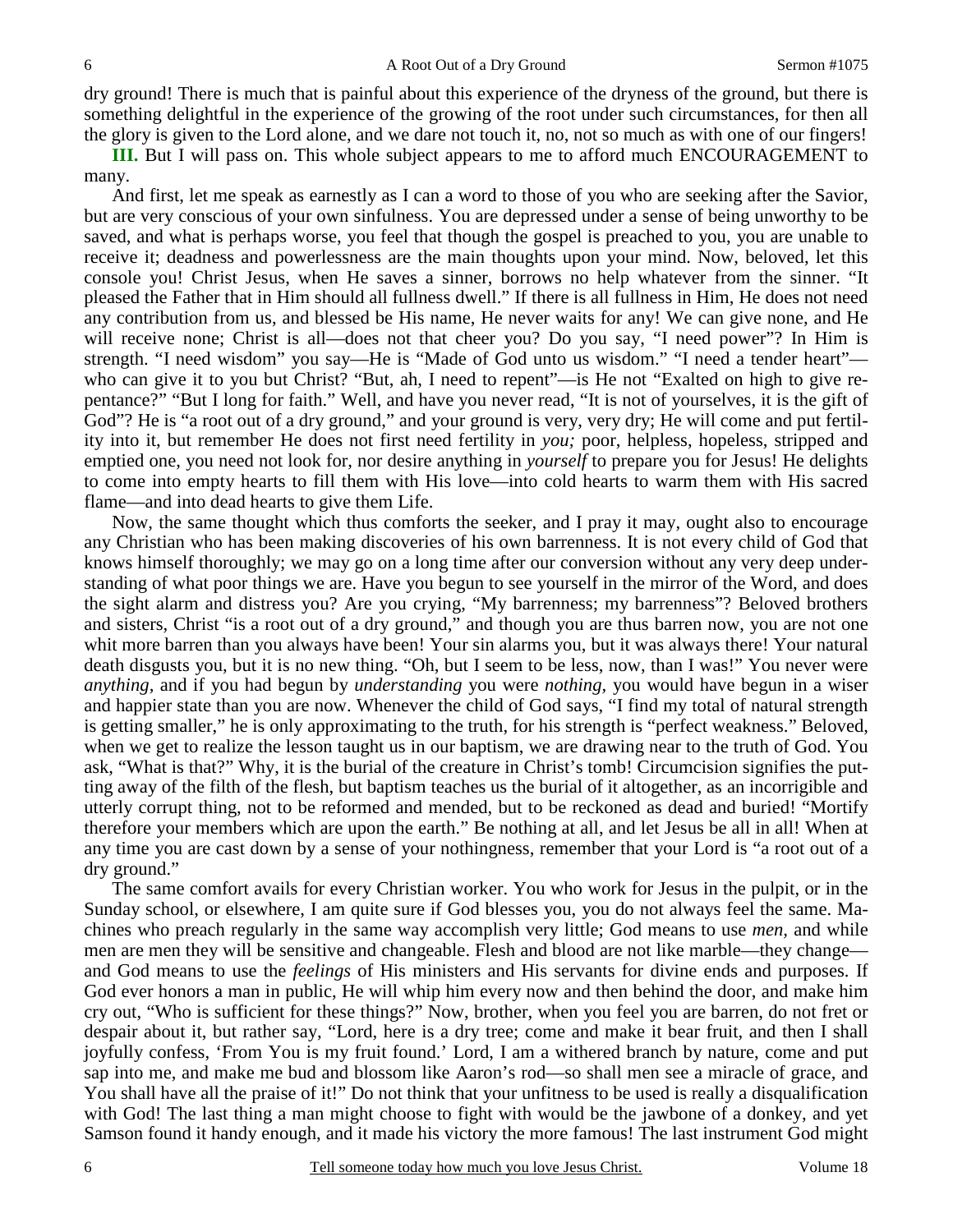choose to use might be yourself, and yet if He pleases, there is fitness in your unfitness, and a qualification in your disqualification! A man's conceit that he is well prepared for God to use him will prove fatal to him; if a man is possessed of polished diction; very learned, a man of high family, a man of great repute, and so on, the likelihood is that he will be esteemed by his fellows so much that the Lord will say, "I cannot use this man lest men glorify *him."* Therefore God often uses young men because people know they are fools; He honors illiterate men that people may know that it is not by their learning; He chooses home-spun people who speak without the polish which others have gained, and He uses them because the world says, "He is an unlearned man, and a rough vulgar fellow." Do you not see that thus all the glory goes to God? The man's disqualifications are his fitness! "Therefore most gladly," says the apostle, "I will rather glory in my infirmities, that the power of Christ may rest upon me." Go on, dear worker, for Jesus is "a root out of a dry ground," and in your dryness He will flourish!

Don't you think that this also ought to comfort all of us with regard to the times in which we live? They are said to be very horrible times; they always were ever since I have known anything of the world, and I suppose they always were in our fathers' time. We are always at a crisis according to some people. I am not about to defend the times—they are, no doubt, very bad—for the innumerable spirits of evil are bold and active, while good men seem to have lost their courage. We find company mergers and compromises ad infinitum, and the precious truth of God is trodden as the mire of the streets! What about all this? Are we discouraged? Far from it! Bad times are famous times for Christ! When Wycliffe came, the times were dark enough in England, and therefore the morning star was the more welcome! When Luther came into the world the times were almost as black as they could be, and therefore good times for reformation! The times were dead enough when Wesley and Whitefield came; but they proved glorious days for the Lord to work in! And if you discern now that there is not much prayerfulness, nor much spirituality, nor much truthful doctrine, nor much zeal—do not fret—it is thoroughly dry soil, and now the root of grace will grow! John Bunyan once said that when he heard the young fellows swear so profanely in his parish, he used to think what men God would make of them when he converted them! Let *us* think like that! Suppose He saves those wretched priests who are trying to swallow down England? Suppose He converts these profane rationalists who almost deny God's existence—what penitent sinners they will make when He once breaks their hearts, and what preachers of the word they will be when He renews them! Let us have good hope! Our faith does not rise when people say the times are improving, nor do we despond when men denounce the times as bad! Eternity is the lifetime of God, and He will work out His purposes; time may ebb and flow, God is in no hurry. But if the world goes on for millions of years, God will triumph in the end, and the poem of human history will not wind up with a dirge, but will end with a triumphant hymn after all. Let us be of good courage about that.

And thus we may be encouraged concerning any particularly wicked place. Do not say, "It is useless to preach down there, or to send missionaries to that uncivilized country." How do you know? Is it very dry ground? Ah, well, that is hopeful soil! Christ is "a root out of a dry ground," and the more there is to discourage, the more you should be encouraged! Read it the other way. Is it dark? Then all is fair for a grand show of light! The light will never seem as bright as when the night is very very dark. Come with the salt of Christ where there is most rottenness. Where is the scene for the triumph of the physician but where disease has reigned supreme? Go with Christ's gospel in your hands where it is most required!

The same is true of individual men—you should never say, "Well, such a man as *that* will never be converted." You parents do not say, "Now, there is Mary, she has a sweet temper; I expect to see her brought to Christ. And there is John, an open-hearted lad; he seems very attentive in the house of God; I expect to see him saved. But, as for Tom, he is such a wild daredevil fellow; I shall never see *him* saved." I should not wonder that he is just the very one whom God will bring to Himself, and make him to be the joy and gladness of your old age! Who are you that you should set up to elect God's people? He has done that years ago, and He has often elected the very ones whom you would have cast out! Seek the conversion of *all* persons, and *all* classes, *all* men, and *all* your relatives, and *all* your children, for you do not know whether any shall be saved. He is "a root out of a dry ground." Look for the dry ground, and rather rejoice when you see it *is* dry ground, with the comfortable hope that the root will spring up there.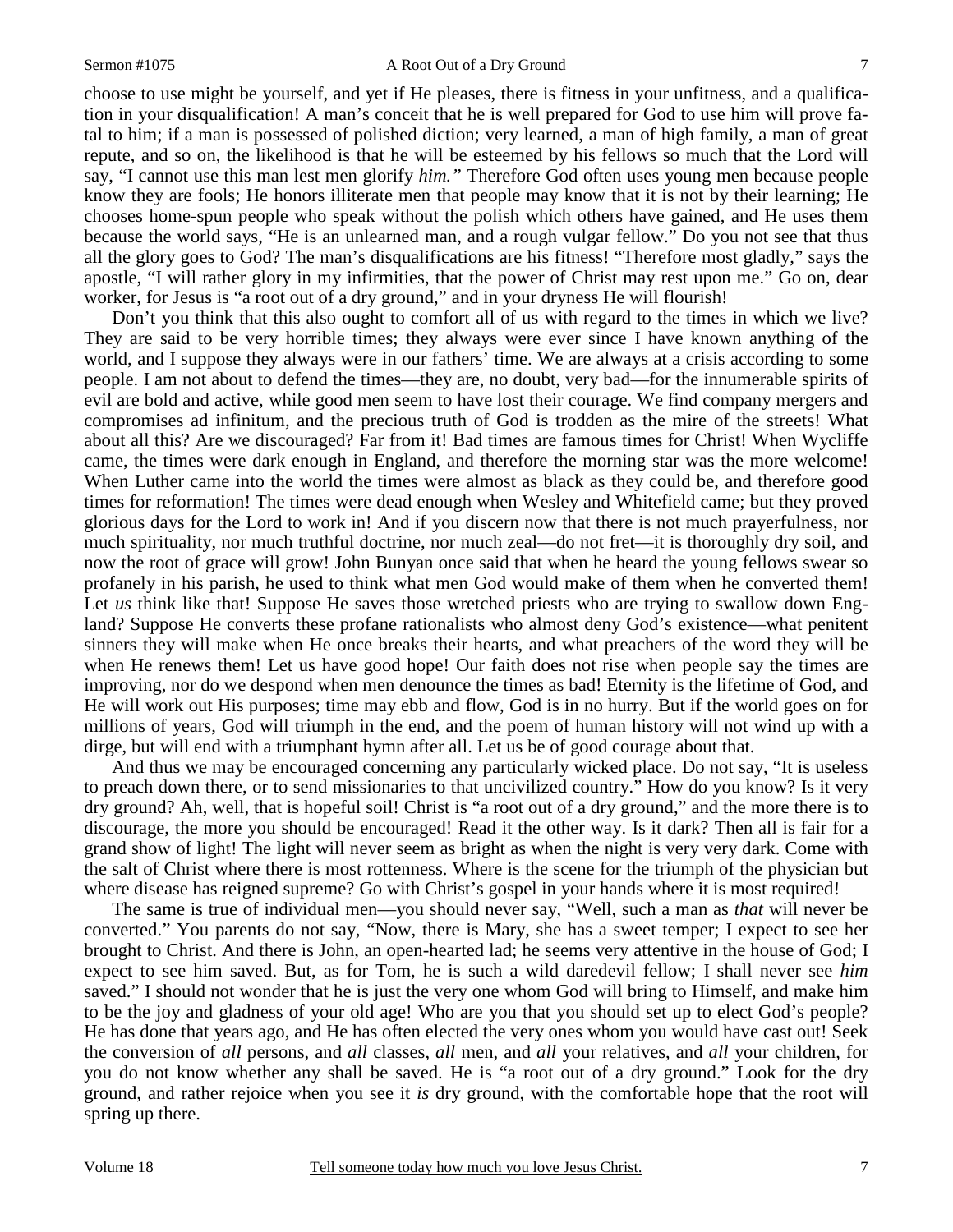**IV.** I must close with a few words upon THE GLORY WHICH ALL THIS DISPLAYS. Christ's laurels, beloved, at this day are none of them borrowed. When He shall come in His glory there will be none among His friends who will say, "O King, You owe that jewel in Your crown to me." None will whisper among themselves that if the honor is given to the captain, yet it was a soldiers' battle, after all. No, but everyone will admit that Jesus was the author and the finisher of the whole work, and therefore He must have all the glory of it, since we who were with Him were dry ground, and He gave life to us, and borrowed nothing from us. In the end of the world it will be seen how Christ has perseveringly shaken off from Him everything that could have marred His victory. This is most prominent in history. The Church of God went on gloriously and subdued the nations till that unbaptized heathen, Constantine, thought as a piece of State policy, that he would get the Christians on his side to secure for him a throne which otherwise he would have lost. And that old sinner made Christianity a national religion, and from that day Christianity was pure no more! You could not find pure religion unless you went to the valleys of Piedmont, among the persecuted Waldenses, where it was maintained. Religion, as far as real, true, pure holiness was concerned, almost ceased to exist from the day when the royal hand inflicted a spiritual cancer upon the church by its touch! The Dark Ages were a chastisement to the church for leaning upon an arm of flesh; then came the Reformation, and as long as men preached the gospel, and depended upon *spiritual* power only, even persecution made it spread! But those sinners, Henry the Eighth and Elizabeth extended the royal wing over it, and it sickened almost to death.

The despised Puritans became the representatives of the crucified Lord, and then there came a time when these Puritans were multiplied, but they erred—they took the sword, (and if Puritans take the sword they can fight, mark you), and they got the upper hand by the arm of flesh—and then down went the spirituality of Puritanism because whoever it is that thinks to bring glory to God in that way, God will have nothing to do with him! And now, at this day the Lord may bless His dissenting people in this country, but if they seek political power, and lean upon the education of their ministers, or any other earthly thing, God will cast them off as He has all the others! History shows that Christ blesses a humble, believing, trustful, spiritually-minded people; and history shows that when they cringe before the king, or use sword or bayonet—from that moment the Master puts them down, and begins again at the first foundation—for it is "Not by might, nor by power, but by My Spirit, says the Lord of hosts." And so it shall be! When at the last the entire church shall rise in all its splendor, not a single stone shall bear the mark of the carver's tool of human workmanship—from basement to pinnacle there shall be no token of human masonry! No king shall be able to say, "I gave that glorious window of chrysolite." No prince shall say, "I contributed that pinnacle of sapphire or chrysoprasus." No minister shall be able to say, "My eloquence made yonder gate of agate, and opened those windows of carbuncle." No *angel,*  even, shall be able to say, "I spread the sacred pavement of transparent gold like unto pure glass." But it shall be to God, to God, to God alone—the foundations laid in the divine decree, the stones cemented with the fair vermillion of the Savior's atoning blood, each gem fashioned and placed by the mysterious Spirit of the living God, and the whole temple fitly framed together—glowing with the glory of God, bright with the presence of God, from foundation to pinnacle, it shall speak of God, God, God alone!

When that palace shall be complete, then from the ends of the earth shall be heard the shout, "Hallelujah, Hallelujah, Hallelujah, the Lord God omnipotent reigns!" Hushed will be every other acclamation! This anthem will drown them all! Let it in *our* hearts drown them all: "The Lord, the Lord alone shall be exalted in that day, for He is God, and beside Him there is none else!" Amen and Amen!

#### **PORTION OF SCRIPTURE READ BEFORE SERMON—ISAIAH 53; 54.**

Adapted from *The C. H. Spurgeon Collection*, Version 1.0, Ages Software.

## **PLEASE PRAY THE HOLY SPIRIT WILL USE THIS SERMON TO BRING MANY TO A SAVING KNOWLEDGE OF JESUS CHRIST.**

**By the grace of God, for all 63 volumes of C. H. Spurgeon sermons in Modern English,**